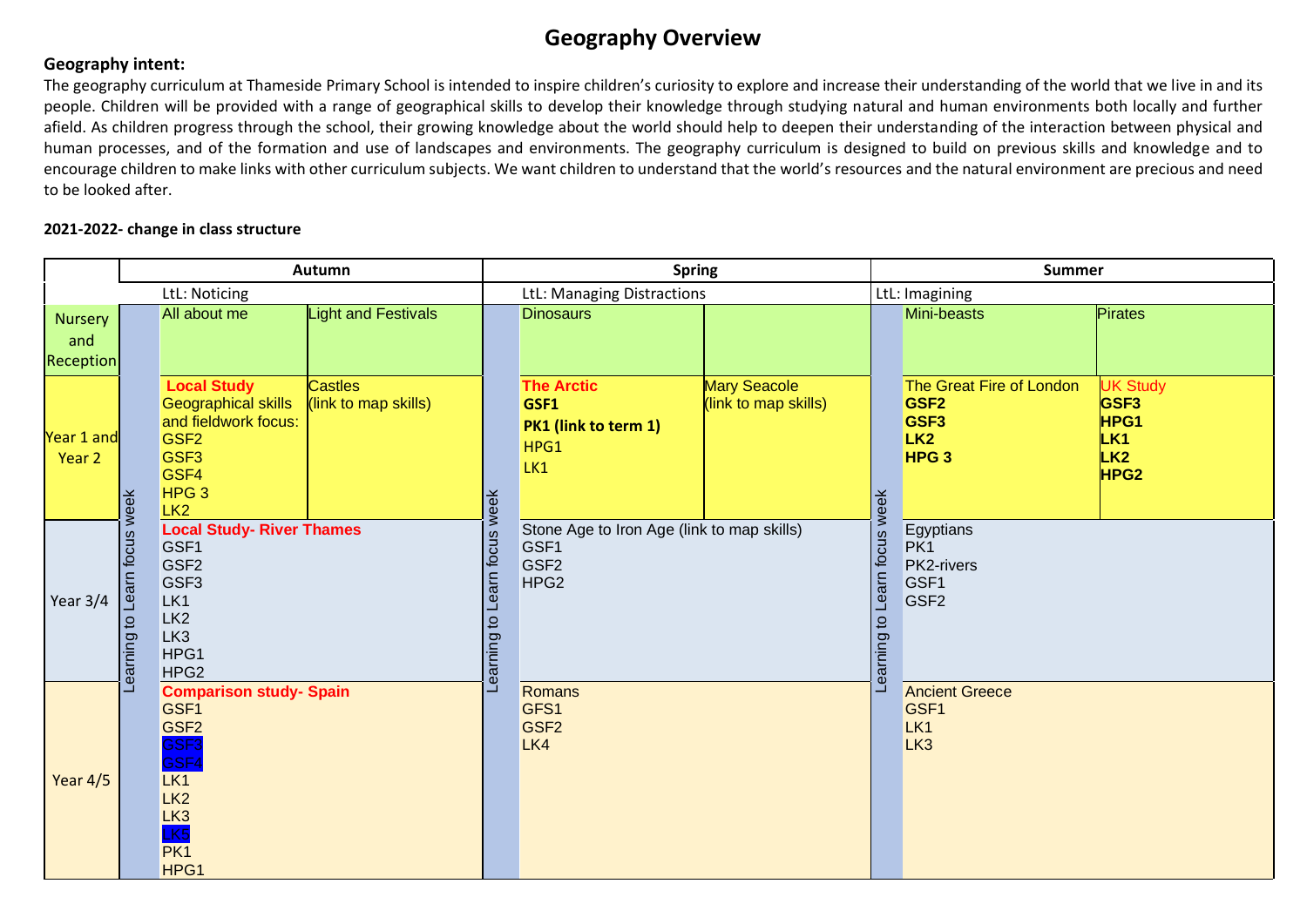| Year 5/6 | HPG <sub>2</sub><br>GSF1<br>GSF <sub>2</sub><br>GSF <sub>3</sub><br><mark>GSF4</mark><br>LK1<br>LK <sub>2</sub><br>LK <sub>3</sub><br>LK <sub>5</sub><br>PK1 | <b>Comparison study- Mexico</b> | Anglo-Saxons<br>GFS1<br>GSF <sub>2</sub><br>LK4 | <b>Early Islamic Civilisations</b><br>GSF1<br>LK <sub>1</sub><br>LK <sub>3</sub> |
|----------|--------------------------------------------------------------------------------------------------------------------------------------------------------------|---------------------------------|-------------------------------------------------|----------------------------------------------------------------------------------|
|          | HPG1                                                                                                                                                         |                                 |                                                 |                                                                                  |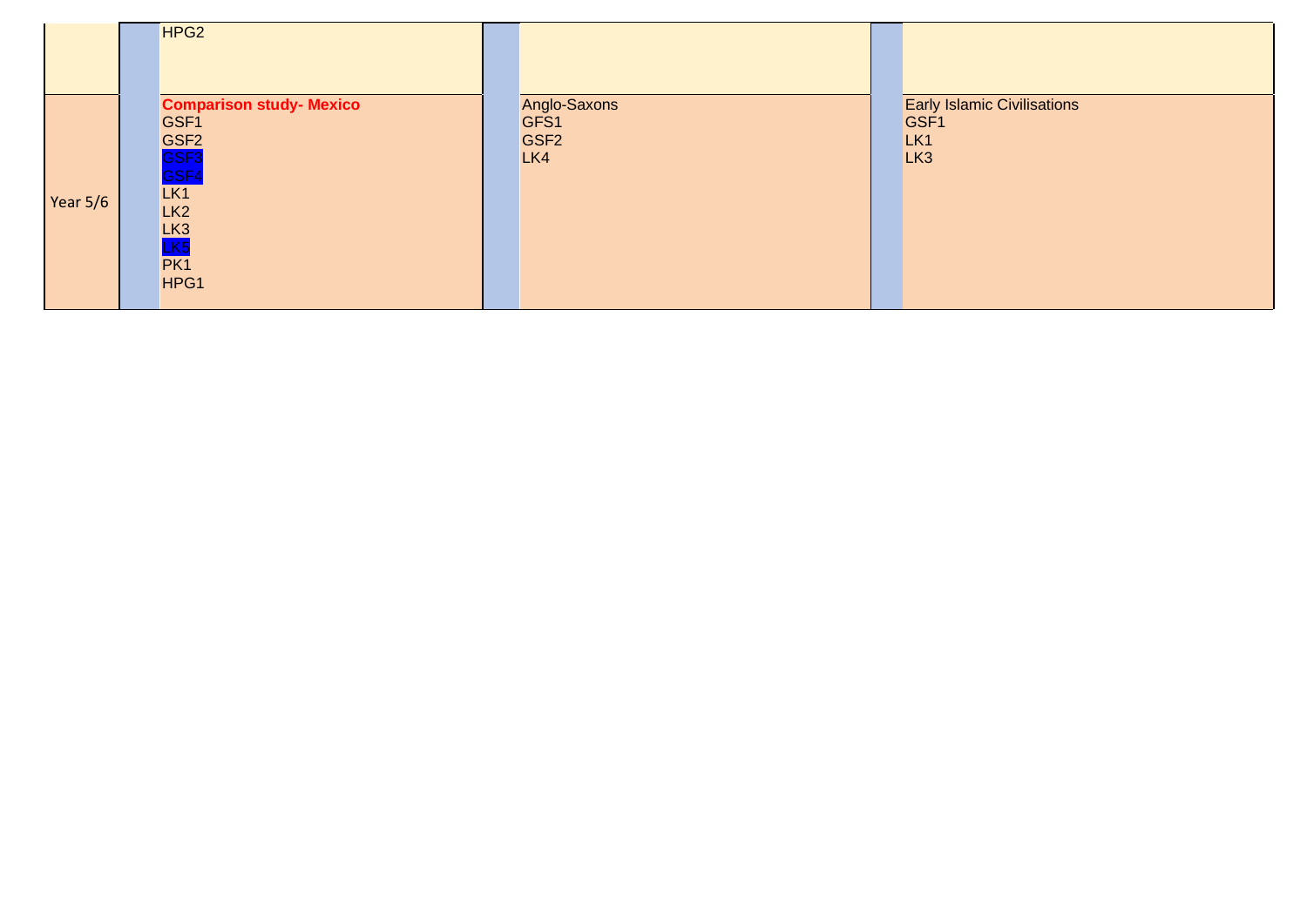## **National Curriculum Coverage:**

|                                                                                                                                                                                                                                                                                                                                                                                                                                                                                                                                                                                                                                                                                                                                                                      | Lower Key Stage 2                                                                                                                                                                                                                                                                                                                                                                                                                                                                                                                                         | <b>Upper Key Stage 2</b>                                                                                                                                                                                                                                                                                                                                                                                                                                                                                                                                                                                                                                                                                                         |  |  |
|----------------------------------------------------------------------------------------------------------------------------------------------------------------------------------------------------------------------------------------------------------------------------------------------------------------------------------------------------------------------------------------------------------------------------------------------------------------------------------------------------------------------------------------------------------------------------------------------------------------------------------------------------------------------------------------------------------------------------------------------------------------------|-----------------------------------------------------------------------------------------------------------------------------------------------------------------------------------------------------------------------------------------------------------------------------------------------------------------------------------------------------------------------------------------------------------------------------------------------------------------------------------------------------------------------------------------------------------|----------------------------------------------------------------------------------------------------------------------------------------------------------------------------------------------------------------------------------------------------------------------------------------------------------------------------------------------------------------------------------------------------------------------------------------------------------------------------------------------------------------------------------------------------------------------------------------------------------------------------------------------------------------------------------------------------------------------------------|--|--|
| <b>Key Stage 1</b>                                                                                                                                                                                                                                                                                                                                                                                                                                                                                                                                                                                                                                                                                                                                                   | Year 3                                                                                                                                                                                                                                                                                                                                                                                                                                                                                                                                                    | Year 4/5                                                                                                                                                                                                                                                                                                                                                                                                                                                                                                                                                                                                                                                                                                                         |  |  |
|                                                                                                                                                                                                                                                                                                                                                                                                                                                                                                                                                                                                                                                                                                                                                                      | ear 4/5                                                                                                                                                                                                                                                                                                                                                                                                                                                                                                                                                   | Year 5/6                                                                                                                                                                                                                                                                                                                                                                                                                                                                                                                                                                                                                                                                                                                         |  |  |
|                                                                                                                                                                                                                                                                                                                                                                                                                                                                                                                                                                                                                                                                                                                                                                      | <b>GEOGRAPHICAL SKILLS &amp; FIELDWORK</b>                                                                                                                                                                                                                                                                                                                                                                                                                                                                                                                |                                                                                                                                                                                                                                                                                                                                                                                                                                                                                                                                                                                                                                                                                                                                  |  |  |
| GSF1: Use world maps, atlases and globes to identify<br>the United Kingdom and its countries, as well as the<br>countries, continents and oceans studied at this key<br>stage.<br>GSF2: Use simple compass directions (North, South,<br>East and West) and locational and directional<br>language [i.e. near and far; left and right], to describe<br>the location of features and routes on a map<br>GSF3: Use aerial photographs and plan perspectives to<br>recognise landmarks and basic human and physical<br>features; devise a simple map; and use and construct<br>basic symbols in a key<br>GSF4: Use simple fieldwork and observational skills to<br>study the geography of their school and its grounds<br>and the key human and physical features of its | GSF1: Use maps, atlases, globes and digital/computer<br>mapping to locate countries and describe features<br>studied<br>GSF2: Use the eight points of a compass, four figure<br>grid references, symbols and key (including the use of<br>OS maps) to build their knowledge of the UK and the<br>wider world.<br>GSF3: Use fieldwork to observe, measure, record and<br>present the human and physical features in the local<br>area using a range of methods, including sketch maps,<br>plans and graphs, and digital technologies.                      | GSF1: Use maps, atlases, globes and digital/computer<br>mapping (Google Earth) to locate countries and describe<br>features studied.<br>GSF2: Use the eight points of a compass, four-figure grid<br>references, symbols and key (including the use of<br>Ordnance Survey maps) to build their knowledge of the<br>United Kingdom in the past and present.<br>GSF3: Extend to 6 figure grid references with teaching of<br>latitude and longitude in depth.<br>GSF4: Expand map skills to include non-UK countries<br>GSF5: Use fieldwork to observe, measure and record the<br>human and physical features in the local area using a<br>range of methods, including sketch maps, plans and<br>graphs, and digital technologies. |  |  |
| surrounding environment                                                                                                                                                                                                                                                                                                                                                                                                                                                                                                                                                                                                                                                                                                                                              | <b>LOCATION KNOWLEDGE</b>                                                                                                                                                                                                                                                                                                                                                                                                                                                                                                                                 |                                                                                                                                                                                                                                                                                                                                                                                                                                                                                                                                                                                                                                                                                                                                  |  |  |
| LK1: Name and locate the world's seven continents<br>and five oceans<br>LK2: Name, locate and identify characteristics of the<br>four countries and capital cities of the United<br>Kingdom and its surrounding seas                                                                                                                                                                                                                                                                                                                                                                                                                                                                                                                                                 | K1: Locate the world's countries, using maps to<br>locate studied areas of the world including North and<br>South America, concentrating on their environmenta<br>regions and key physical and human characteristics.<br>LK2: Compare 2 different regions in UK rural/urban.<br>Name and locate counties and cities of the United<br>Kingdom.<br>K3: Identify the position and significance of latitude,<br>longitude, Equator, Northern Hemisphere, Southern<br>Hemisphere, the Tropics of Cancer and Capricorn &<br><b>Arctic and Antarctic Circle.</b> | K1: Locate main countries in Europe and other studied<br>areas of the world. Locate and name principal cities.<br><b>LK2</b> : Compare geographical regions and their identifying<br>human and physical characteristics, key topographical<br>features (including hills, mountains, coasts and rivers),<br>and land-use patterns; and understand how some of<br>these aspects have changed over time.<br>K3: Locate and name the main counties and cities in<br>England.<br>K4: Linking with History, compare land use maps of UK<br>from past with the present.<br>LK5: Identify the position and significance of<br>latitude/longitude and the Greenwich Meridian. Linking<br>with science, time zones, night and day          |  |  |
|                                                                                                                                                                                                                                                                                                                                                                                                                                                                                                                                                                                                                                                                                                                                                                      | <b>PLACE KNOWLEDGE</b>                                                                                                                                                                                                                                                                                                                                                                                                                                                                                                                                    |                                                                                                                                                                                                                                                                                                                                                                                                                                                                                                                                                                                                                                                                                                                                  |  |  |
| PK1: Understand geographical similarities and                                                                                                                                                                                                                                                                                                                                                                                                                                                                                                                                                                                                                                                                                                                        | PK1: Understand geographical similarities and                                                                                                                                                                                                                                                                                                                                                                                                                                                                                                             | <b>PK1: Understand geographical similarities and</b>                                                                                                                                                                                                                                                                                                                                                                                                                                                                                                                                                                                                                                                                             |  |  |
| differences through studying the human and physical                                                                                                                                                                                                                                                                                                                                                                                                                                                                                                                                                                                                                                                                                                                  | differences through the study of human and physical                                                                                                                                                                                                                                                                                                                                                                                                                                                                                                       | differences through the study of human and physical                                                                                                                                                                                                                                                                                                                                                                                                                                                                                                                                                                                                                                                                              |  |  |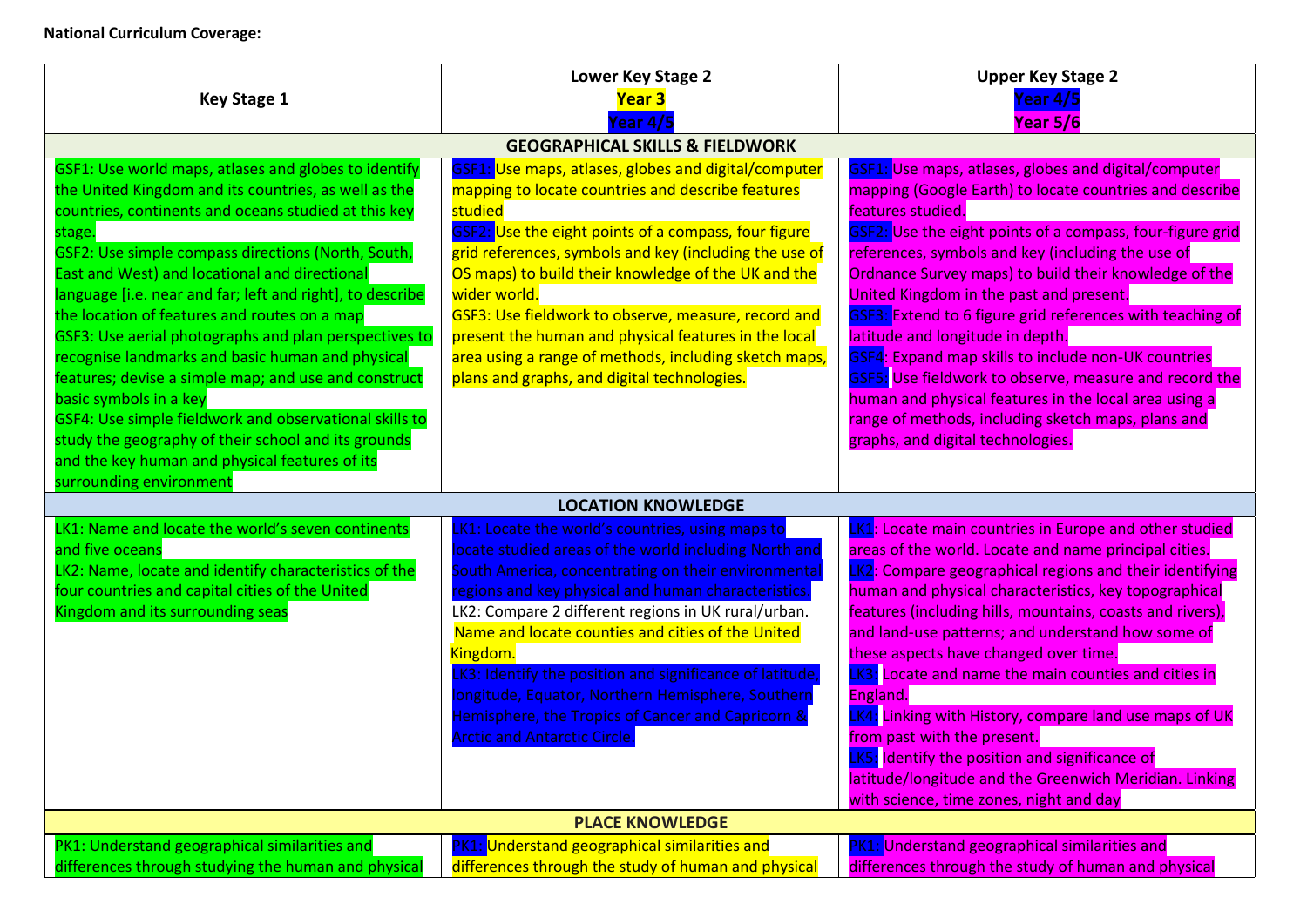| geography of a small area of the United Kingdom, and     | geography of a region of the United Kingdom, a region   | geography of a region of the United Kingdom, a region in   |  |  |
|----------------------------------------------------------|---------------------------------------------------------|------------------------------------------------------------|--|--|
| of a small area in a contrasting non-European country    | in S. America & Egypt.                                  | a European country, and another studied region - Japan.    |  |  |
| - The Artic & The Caribbean                              | PK2: Understand geographical similarities and           | PK2: Understand geographical similarities and              |  |  |
| PK2: Understand geographical similarities and            | differences through the study of places linked to other | differences through the study of key cities linked with    |  |  |
| differences through the study of places linked to other  | subject areas. Egypt, parts of England & countries of   | current and previous world issues - medicine / bullet-HS2  |  |  |
| subject areas - America during Titanic                   | the UK.                                                 | trains.                                                    |  |  |
|                                                          | <b>HUMAN &amp; PHYSICAL GEOGRAPHY</b>                   |                                                            |  |  |
| HPG1: Identify seasonal and daily weather patterns in    | Pupils will describe and understand key aspects of:     | Pupils will describe and understand key aspects of:        |  |  |
| the United Kingdom and the location of hot and cold      | HPG1: Physical geography, including: climate zones,     | <b>HPG1:</b> Physical geography including coasts, rivers,  |  |  |
| areas of the world in relation to the Equator and the    | rivers, and the water cycle.                            | mountains, climate zones, biomes and vegetation belts,     |  |  |
| North and South Poles use basic geographical             | HPG2: Human geography, including: types of              | volcanoes, earthquakes and extreme weather events.         |  |  |
| vocabulary to refer to some.                             | settlement and land use, economic activity including    | HPG2: Human geography including trade between UK,          |  |  |
| HPG2: Describe key physical features, including:         | trade links, and the distribution of natural resources  | Europe and ROW.                                            |  |  |
| beach, cliff, coast, forest, hill, mountain, sea, ocean, | including energy, food, minerals and water.             | HPG3 : Distribution of natural resources including a study |  |  |
| river, soil, valley, vegetation, season and weather.     | Fair/unfair distribution of resources (Fairtrade).      | of a contrasting country in developing world. Linked to    |  |  |
| HPG3: Describe key human features, including: city,      |                                                         | Y6 enterprise unit.                                        |  |  |
| town, village, factory, farm, house, office, port,       |                                                         |                                                            |  |  |
| harbour and shop.                                        |                                                         |                                                            |  |  |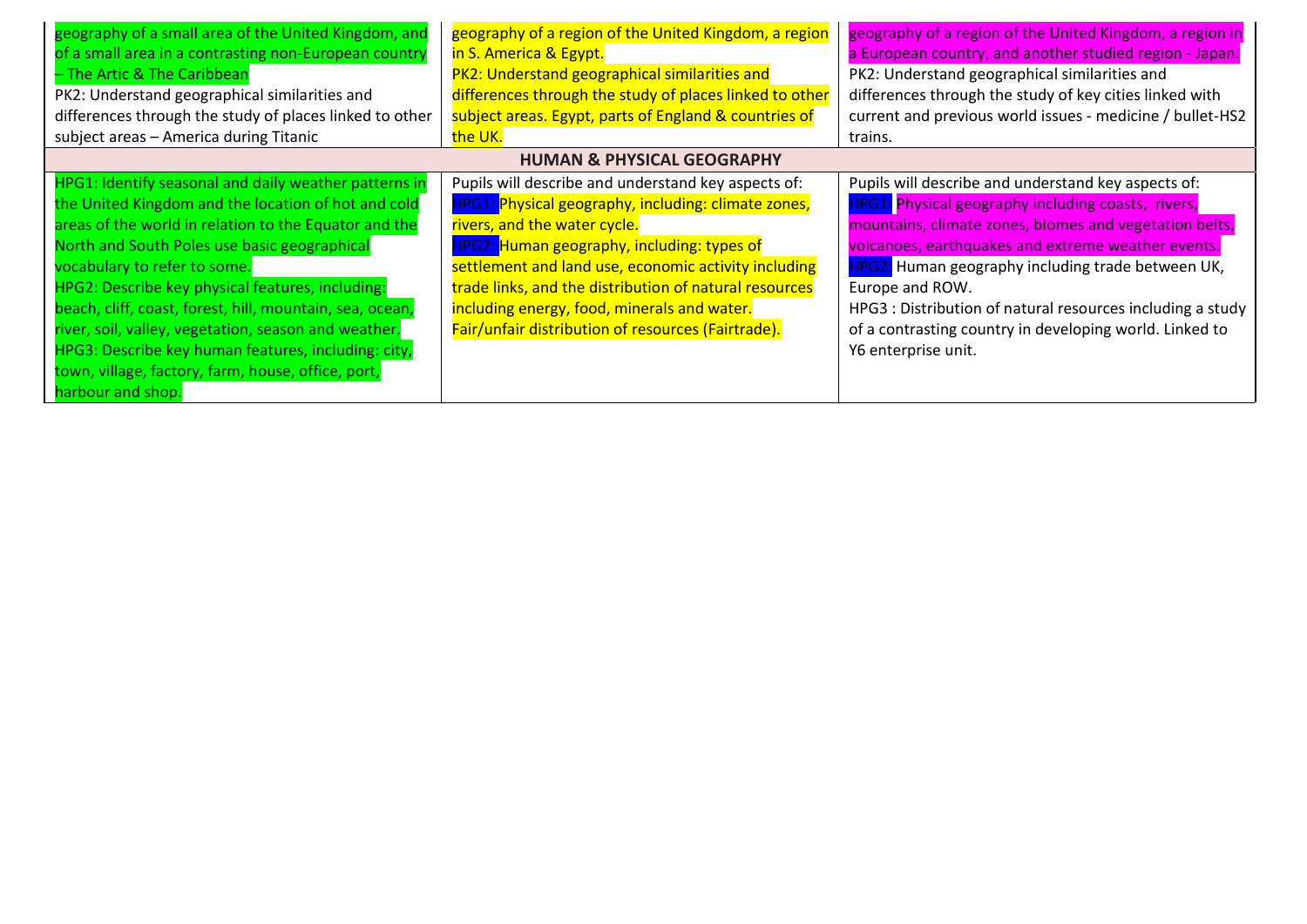Skills and Knowledge Progression:

| <b>EYFS</b>                    |                      | KS1                                        |                                      |                                          | LKS <sub>2</sub>                    | UKS2                             |                                            |  |  |
|--------------------------------|----------------------|--------------------------------------------|--------------------------------------|------------------------------------------|-------------------------------------|----------------------------------|--------------------------------------------|--|--|
| <b>Nursery</b>                 | <b>Reception</b>     | Year 1                                     | Year <sub>2</sub>                    | Year 3                                   | Year 4                              | Year 5                           | Year <sub>6</sub>                          |  |  |
| <b>Development Matters-</b>    |                      | <b>Geographical Skills and Fieldwork</b>   |                                      |                                          |                                     |                                  |                                            |  |  |
| <b>Understanding the World</b> |                      |                                            |                                      |                                          |                                     |                                  |                                            |  |  |
| Begin to                       | Talk about           | Know N,E,S,W on                            | Know and use the                     | Know how to use                          | Know how to use                     | Know how to use                  | Know how to use                            |  |  |
| understand the                 | members of their     | a compass.                                 | terminologies- left,                 | maps to locate                           | maps and globes to                  | graphs using features            | Goggle Earth to                            |  |  |
| need                           | immediate family     |                                            | right, below, next to.               | <b>European countries</b>                | locate the equator,                 | such as temperature              | locate a country or                        |  |  |
| to respect and                 | and                  | Know their<br>address.                     | I can say what I like                | and capitals.                            | the Tropics of<br><b>Cancer and</b> | or rainfall across the<br>world. | place of interest to<br>follow the journey |  |  |
| care for the                   | community.           |                                            | and do not like                      | Know and name                            | Capricorn and                       |                                  | of rivers etc.                             |  |  |
| natural                        | Name and describe    | I can explain                              | about the place I                    | the points of a                          | <b>Greenwich</b>                    | I can plan a journey             |                                            |  |  |
| environment and                | people               | where I live and tell                      | live in.                             | compass.                                 | Meridian.                           | to a place in another            | Know what most of                          |  |  |
| all                            | who are familiar to  | someone my                                 |                                      |                                          |                                     | part of the world,               | the ordinance                              |  |  |
| living things                  | them.                | address.                                   | I can say what I like                | I can use the                            | Know how to plan a                  | taking account of                | survey symbols                             |  |  |
| Continue                       | Compare and          | I can describe my                          | and do not like<br>about a different | correct<br>geographical words            | journey within the<br>UK using a    | distance and time.               | stand for.                                 |  |  |
| developing                     | contrast             | journey to school                          | place.                               | to describe a place.                     | roadmap.                            | I can collect and                | Know how to use                            |  |  |
| positive                       | characters from      | including key                              |                                      |                                          |                                     | accurately measure               | six-figure grid                            |  |  |
| attitudes about                | stories,             | features that I                            | I can find where I                   | I can use some                           | I can carry out                     | information (e.g                 | references.                                |  |  |
| the differences                | including figures    | would see e.g                              | live on a map of the                 | basic Ordnance                           | research to discover                | rainfall, temperature,           |                                            |  |  |
| between people.                | from the             | shops, roads, other                        | United Kingdom.                      | Survey map                               | features of villages,               | wind speed, noise                | I can use Ordnance                         |  |  |
| Know that there                | past.                | people's houses<br>bridges.                |                                      | symbols.                                 | towns or cities.                    | levels etc.)                     | <b>Survey symbols</b><br>and 6 figure grid |  |  |
| are different                  | Draw information     |                                            |                                      | I can use grid 4                         | I can plan a journey                |                                  | references.                                |  |  |
| countries in the               | from a               |                                            |                                      | figure grid                              | to a place in                       |                                  |                                            |  |  |
| world and talk                 | simple map.          |                                            |                                      | references on a                          | England.                            |                                  | I can answer                               |  |  |
| about the                      | Understand that      |                                            |                                      | map.                                     |                                     |                                  | questions by using                         |  |  |
| differences they               | some places          |                                            |                                      |                                          |                                     |                                  | a map.                                     |  |  |
| have experienced               | are special to       |                                            |                                      | I can use an atlas<br>by using the index |                                     |                                  | I can use maps,                            |  |  |
| or seen in                     | members of           |                                            |                                      | to find places.                          |                                     |                                  | aerial photographs,                        |  |  |
| photos.                        | their community.     |                                            |                                      |                                          |                                     |                                  | plans and e-                               |  |  |
|                                | Recognise some       |                                            |                                      |                                          |                                     |                                  | resources to                               |  |  |
|                                | similarities         |                                            |                                      |                                          |                                     |                                  | describe what a                            |  |  |
|                                | and differences      |                                            |                                      |                                          |                                     |                                  | locality might be                          |  |  |
|                                | between life in this |                                            |                                      |                                          |                                     |                                  | like.                                      |  |  |
|                                | country and life in  |                                            |                                      |                                          |                                     |                                  |                                            |  |  |
|                                | other                |                                            |                                      |                                          |                                     |                                  |                                            |  |  |
|                                | countries.           |                                            |                                      |                                          | <b>Location Knowledge</b>           |                                  |                                            |  |  |
|                                | Explore the natural  | Know the names of                          | Know the names of                    | Know the names of                        | Know the names of                   | Know the names of a              | Know about time                            |  |  |
|                                | world                | the four countries                         | and locate the                       | and locate at least                      | and locate at least                 | number of European               | zones and work out                         |  |  |
|                                | around them          | that make up the<br><b>United Kingdom;</b> | seven continents of<br>the world.    | eight European<br>countries.             | eight major capital                 | Capitals.                        | differences.                               |  |  |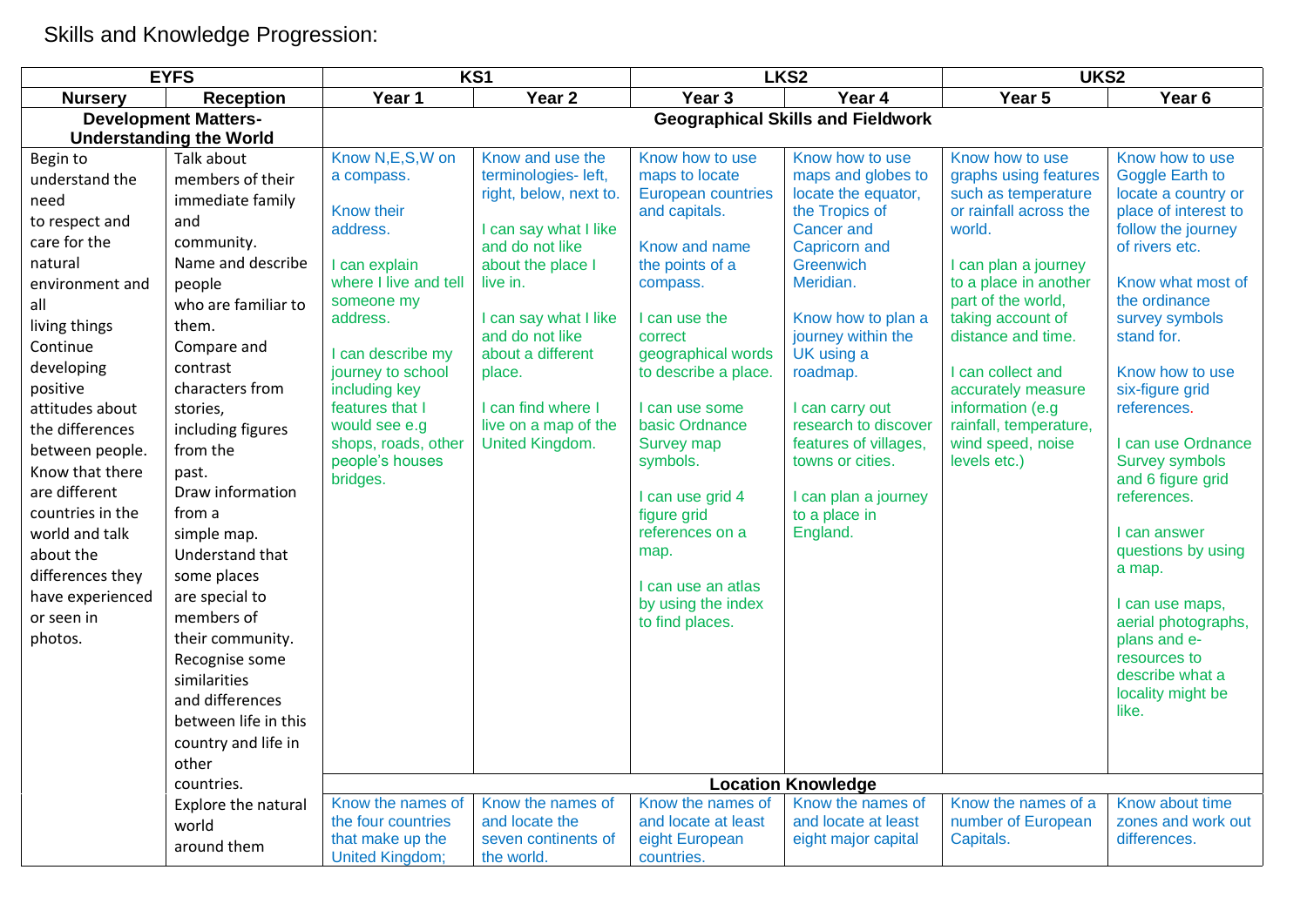| Describe what they   | England, Wales,                        |                      |                                        | cities across the                               | Know the names of,                   | I can identify and                   |
|----------------------|----------------------------------------|----------------------|----------------------------------------|-------------------------------------------------|--------------------------------------|--------------------------------------|
| see, hear            | Scotland and                           | Know the names of    | Know the names of                      | world.                                          | and locate, a number                 | name the Tropics of                  |
| and feel whilst      | Northern Ireland.                      | and locate the five  | four countries from                    |                                                 | of South or North                    | <b>Cancer and</b>                    |
| outside.             |                                        | oceans of the world. | the southern and                       | Know where the                                  | American countries.                  | Capricorn as well                    |
| Recognise some       | Know the names of                      |                      | four from the                          | <b>Tropic of Cancer,</b>                        |                                      | as the Arctic and                    |
| environments that    | the three main<br>seas that surround   | I can name the       | northern                               | <b>Tropic of Capricorn</b><br>and the Greenwich | I can name and<br>locate a number of | <b>Antarctic Circles.</b>            |
| are different to the | the UK.                                | continents of the    | hemisphere.                            | Meridian are on a                               | European capitals                    | I can explain how<br>time zones work |
|                      |                                        | world and locate     | Know, name and                         | world map.                                      | using an Atlas and                   | and calculate time                   |
| one in which they    | Know the name of                       | them on a map.       | locate the main                        |                                                 | Google Earth.                        | differences around                   |
| live.                | and locate the four                    |                      | rivers in the UK.                      | Know what is meant                              |                                      | the world.                           |
| Understand the       | capital cites of                       | I can name the       |                                        | by the term 'tropics'                           | I can name and                       |                                      |
| effect of            | England, Wales,                        | world oceans and     | I can name a                           |                                                 | locate a number of                   | I can name the                       |
| changing seasons     | Scotland and                           | locate them on a     | number of countries                    | I can locate the                                | North or South                       | largest desert in the                |
| on the               | Northern Ireland.                      | map.                 | in the northern                        | <b>Tropic of Cancer</b>                         | <b>American countries</b>            | world and locate                     |
| natural world        |                                        |                      | hemisphere.                            | and Tropic of                                   | using an Atlas and                   | desert regions in an                 |
| around them.         | I can name some                        |                      |                                        | Capricorn.                                      | Google Earth.                        | atlas.                               |
|                      | of the main towns<br>and cities in the |                      | I can name and<br>locate the capital   | I know the countries                            |                                      |                                      |
|                      | United Kingdom.                        |                      | cities of                              | that make up the                                |                                      |                                      |
|                      |                                        |                      | neighbouring                           | European Union.                                 |                                      |                                      |
|                      | I can name three                       |                      | European                               |                                                 |                                      |                                      |
|                      | main seas that                         |                      | countries.                             | I can find at least                             |                                      |                                      |
|                      | surround the UK.                       |                      |                                        | six cities in the UK                            |                                      |                                      |
|                      |                                        |                      | I can name and                         | on a map.                                       |                                      |                                      |
|                      | I can locate the 4                     |                      | locate the main                        |                                                 |                                      |                                      |
|                      | countries of the UK                    |                      | rivers of the UK.                      |                                                 |                                      |                                      |
|                      | on a map.                              |                      |                                        |                                                 |                                      |                                      |
|                      |                                        |                      | I can name some of<br>the world's most |                                                 |                                      |                                      |
|                      |                                        |                      | famous rivers in an                    |                                                 |                                      |                                      |
|                      |                                        |                      | atlas.                                 |                                                 |                                      |                                      |
|                      |                                        |                      |                                        |                                                 |                                      |                                      |
|                      |                                        |                      |                                        | <b>Place Knowledge</b>                          |                                      |                                      |
|                      | Know features of                       | Know the main        |                                        | Know the difference                             | Know key differences                 |                                      |
|                      | hot and cold                           | differences between  |                                        | between the British                             | between living in the                |                                      |
|                      | places in the world.                   | a place in England   |                                        | <b>Isles, Great Britain</b>                     | UK and in a country                  |                                      |
|                      |                                        | and that of a small  |                                        | and the United                                  | in either North or                   |                                      |
|                      | Know where the                         | place in a non-      |                                        | Kingdom.                                        | South America.                       |                                      |
|                      | equator, North<br>Pole and South       | European country.    |                                        | Know at least five                              | I can explain the                    |                                      |
|                      | Pole are on a                          | I can describe a     |                                        | differences between                             | main differences of                  |                                      |
|                      | globe.                                 | place outside        |                                        | living in the UK and                            | living in the UK and                 |                                      |
|                      |                                        | <b>Europe using</b>  |                                        | a Mediterranean                                 | another country.                     |                                      |
|                      | I can explain some                     | geographical words.  |                                        | country.                                        |                                      |                                      |
|                      | of the main things                     |                      |                                        |                                                 |                                      |                                      |
|                      |                                        |                      |                                        |                                                 |                                      |                                      |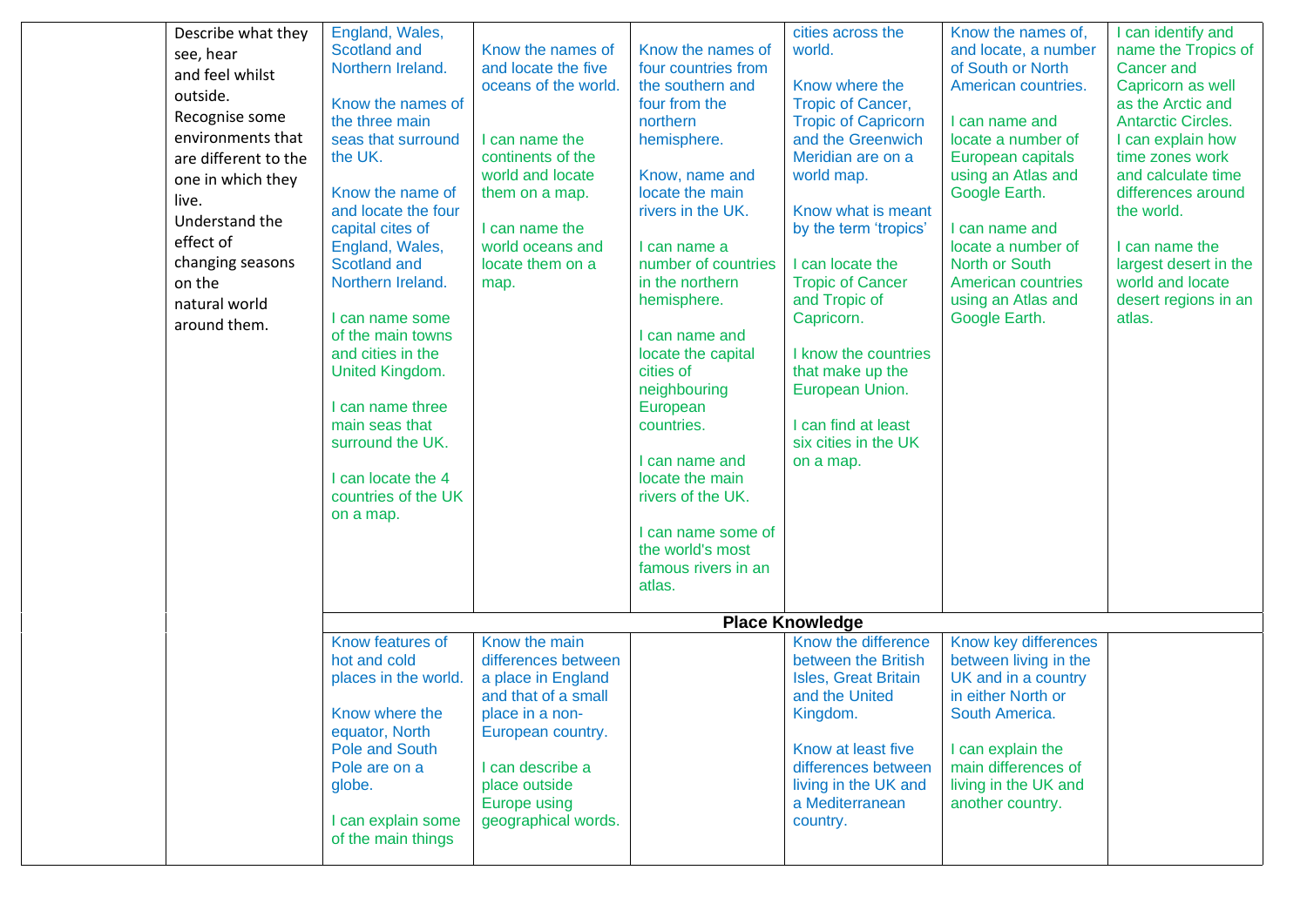|  | that are in hot and<br>cold places.<br>I can explain the<br>clothes that I would<br>wear in hot and<br>cold places.<br>I can show where<br>the equator, North<br>Pole and South | I can describe the<br>key features of a<br>place from a picture<br>using words like<br>beach, coast, forest,<br>hill, mountain,<br>ocean, valley. |                                                                      | I can explain why<br>people may choose<br>to live in a place<br>rather than another.<br>I can explain the<br>difference between<br>the British Isles,<br><b>Great Britain and</b><br>the United |                                                                                      |                                                                                   |
|--|---------------------------------------------------------------------------------------------------------------------------------------------------------------------------------|---------------------------------------------------------------------------------------------------------------------------------------------------|----------------------------------------------------------------------|-------------------------------------------------------------------------------------------------------------------------------------------------------------------------------------------------|--------------------------------------------------------------------------------------|-----------------------------------------------------------------------------------|
|  | Pole are on a<br>globe.                                                                                                                                                         |                                                                                                                                                   |                                                                      | Kingdom.<br>I can explain why<br>people may be<br>attracted to live in<br>cities.                                                                                                               |                                                                                      |                                                                                   |
|  |                                                                                                                                                                                 |                                                                                                                                                   |                                                                      | <b>Human and Physical Geography</b>                                                                                                                                                             |                                                                                      |                                                                                   |
|  | Know which is the<br>hottest and coldest<br>season in the UK.                                                                                                                   | Identify the<br>following physical<br>features- mountain,<br>lake, island, valley,                                                                | Know and label the<br>main features of a<br>river.                   |                                                                                                                                                                                                 | Know how a<br>locations fits into<br>geographical location<br>and                    | Know main human<br>and physical<br>differences<br>between the UK                  |
|  | Know and<br>recognise main<br>weather symbols.                                                                                                                                  | river, cliff, forest and<br>beach.<br>Explain some of the                                                                                         | Know the name of<br>and locate a<br>number of the<br>world's longest |                                                                                                                                                                                                 | human/economical<br>features.<br>I can explain how a                                 | and Mexico.<br>I can describe how<br>some places are                              |
|  | Know the main<br>differences<br>between city, town<br>and village.                                                                                                              | advantages and<br>disadvantages of<br>living in a city, town<br>or village.                                                                       | rivers.<br>Know why most<br>cities are located by                    |                                                                                                                                                                                                 | location fits into its<br>wider geographical<br>location with<br>references to human | similar and<br>dissimilar in relation<br>to their human and<br>physical features. |
|  | Know the following<br>physical features;                                                                                                                                        | I can explain the<br>facilities that a                                                                                                            | a river.<br><b>Explain the features</b>                              |                                                                                                                                                                                                 | and economical<br>features.                                                          |                                                                                   |
|  | mountain, lake,<br>island, valley, river,<br>cliff, forest and<br>beach                                                                                                         | village, town and<br>city may need and<br>give reasons.                                                                                           | of a water cycle.<br>I can explain why<br>many cities are            |                                                                                                                                                                                                 |                                                                                      |                                                                                   |
|  | I can keep a<br>weather chart and                                                                                                                                               | I can explain how<br>an area has been<br>spoilt or improved                                                                                       | situated on or close<br>to rivers.                                   |                                                                                                                                                                                                 |                                                                                      |                                                                                   |
|  | answer questions<br>about the weather.<br>I can explain how                                                                                                                     | and give reasons.<br>I can explain how<br>jobs may be                                                                                             | I can explain why<br>people are<br>attracted to live by<br>rivers.   |                                                                                                                                                                                                 |                                                                                      |                                                                                   |
|  | the weather<br>changes<br>throughout the                                                                                                                                        | different in other<br>locations.                                                                                                                  | I can explain the<br>course of a river.                              |                                                                                                                                                                                                 |                                                                                      |                                                                                   |